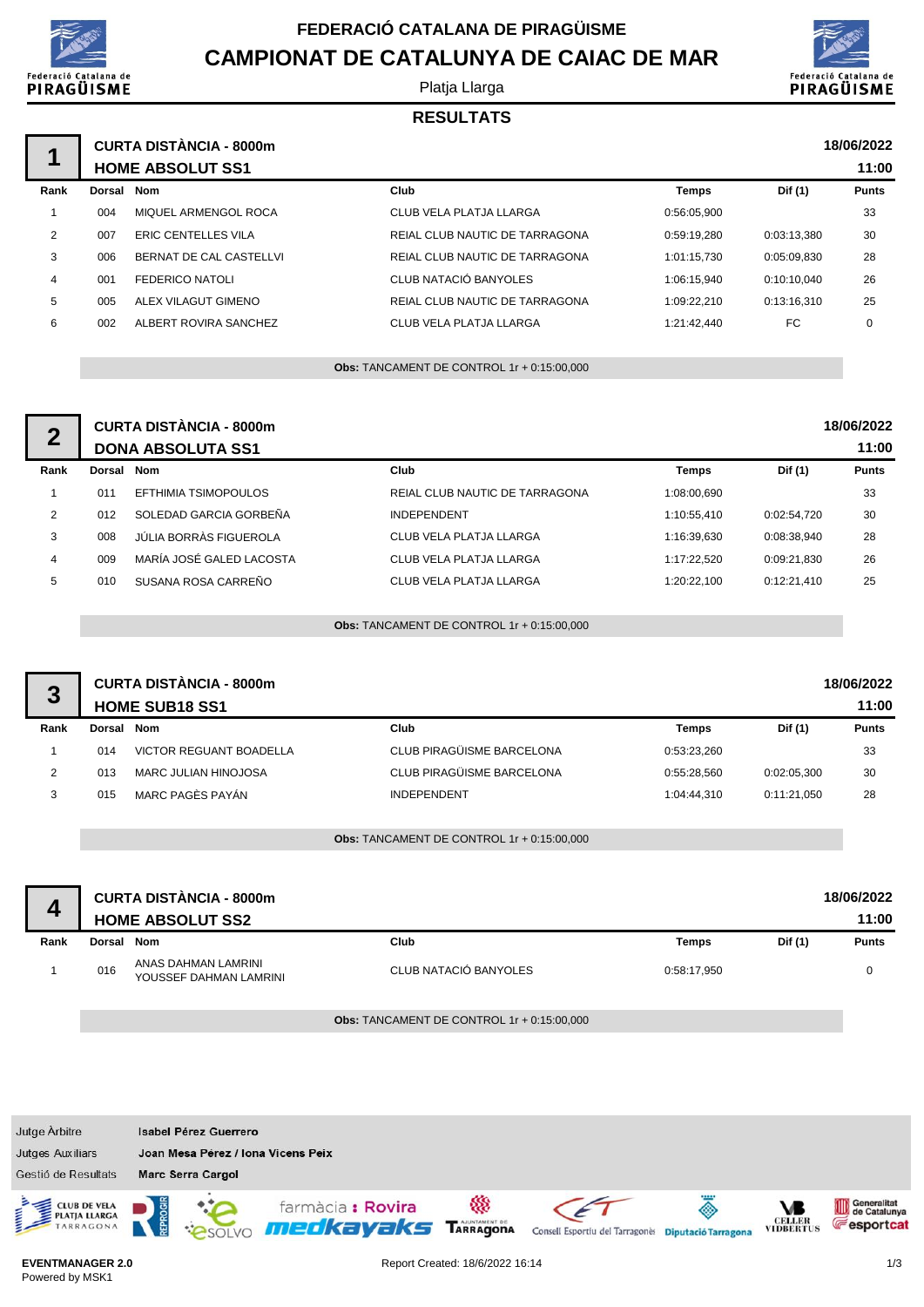| Federació Catalana de<br>PIRAGÜISME |
|-------------------------------------|

Powered by MSK1

# **FEDERACIÓ CATALANA DE PIRAGÜISME CAMPIONAT DE CATALUNYA DE CAIAC DE MAR**

Platja Llarga



## **RESULTATS**

| 5    |               | <b>CURTA DISTÀNCIA - 8000m</b><br><b>DONA ABSOLUTA SS2</b>   |                                                   |              |             | 18/06/2022<br>11:00 |
|------|---------------|--------------------------------------------------------------|---------------------------------------------------|--------------|-------------|---------------------|
| Rank | Dorsal Nom    |                                                              | Club                                              | <b>Temps</b> | Dif (1)     | <b>Punts</b>        |
| 1    | 017           | DÚNIA VICENS PEIX<br>XENIA DOÑATE RUBIO                      | CLUB NATACIÓ BANYOLES                             | 1:08:57,810  |             | 0                   |
|      |               |                                                              | <b>Obs: TANCAMENT DE CONTROL 1r + 0:15:00,000</b> |              |             |                     |
| 6    |               | <b>CURTA DISTÀNCIA - 8000m</b><br><b>HOME TRADICIONAL K1</b> |                                                   |              |             | 18/06/2022<br>11:00 |
| Rank | <b>Dorsal</b> | <b>Nom</b>                                                   | Club                                              | <b>Temps</b> | Dif (1)     | <b>Punts</b>        |
|      | 019           | LUCAS CONTRERAS ALARCÓN                                      | <b>INDEPENDENT</b>                                | 1:03:04,790  |             | 33                  |
| 2    | 018           | <b>CARLES SOLIS NOGUES</b>                                   | CLUB NATACIÓ BANYOLES                             | 1:07:55,940  | 0:04:51,150 | 30                  |

**Obs:** TANCAMENT DE CONTROL 1r + 0:15:00,000